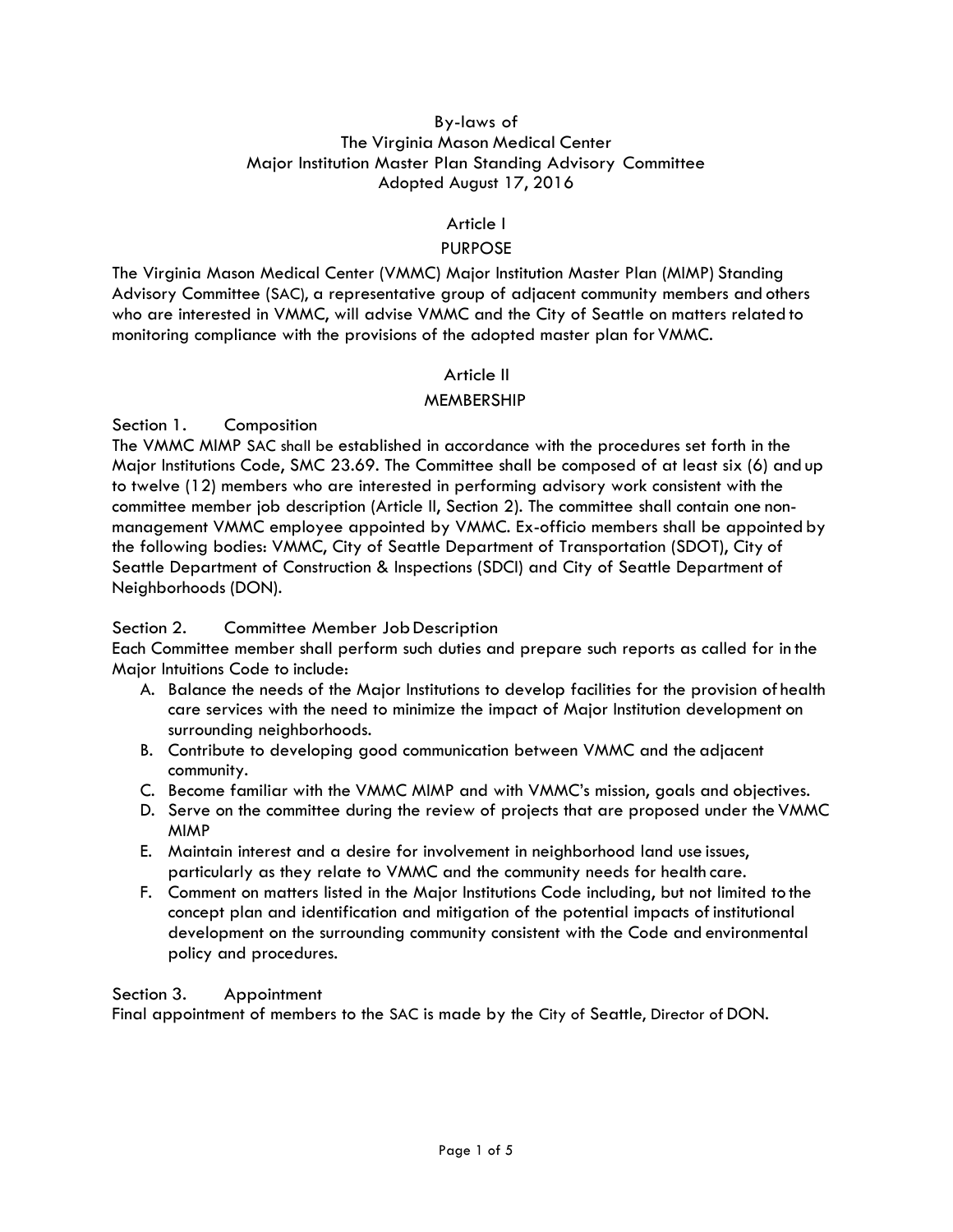# Article III

### PARTICIPATION

### Section 1. Term of Membership

Each member shall serve a minimum of a two year term, renewable up to a total of 6 consecutive years.

#### Section 2. Resignation

A member may resign from the VMMC MIMP SAC by sending a letter to DON stating the effective date and the reason for resigning.

#### Section 3. Replacement

Upon resignation or removal of a member, replacements will be appointed from the list of alternative members that may have been established. In the event that all alternativemembers have been appointed as regular members or no alternate member wishes to serve as a regular member, appointment will be through a solicitation and selection process administered jointlyby VMMC and DON and appointment will be made by the DON Director.

#### Section 4. Removal of Members

In the event of disruptive behavior, Rules of Decorum – Robert's Rules of Order Newly Revised (most recent edition) shall be invoked and govern decorum at Committee meetings during discussion, debate, deliberations and during the public comment portion of meetings.Members, alternates and others attending meetings may be asked to leave the meeting should inappropriate or unacceptable conduct occur.

A voting member of the committee may be removed from the committee either: for

- A. Non-attendance Members shall make every reasonable effort to attend all regularly scheduled meetings. In the event that a member is unable to attend a meeting, the member shall inform the chair or DON representative at least 24 hours in advance of the meeting. Such a notification shall be considered an excused absence. In the event that a member has three (3) consecutive absences, the-chair may request that member either attend the next regular meeting or be considered as having resigned from the committee. Notification of such an action shall be by a formal letter to the member.
- B. Persistent Disruptive Behavior Disruptive behavior will be defined as either creating a hostile and/or intimidating atmosphere, or unreasonable delays in decision making processes. In the event that a member's actions become disruptive to the process, and attempts to modify such behavior through invoking the provisions of Rules of Decorum – Robert's Rules of Order Newly Revised have failed to modify such behavior, a member may be removed from the committee upon the following conditions having been satisfied:
	- 1) the Chair, VMMC ex-officio member and DON ex-officio member shall have met with the member being considered for removal in an attempt to address all mutual concerns and mediate any conflicts that have arisen;
	- 2) a letter outlining the reasons for removal shall have been prepared,reviewed and approved for transmittal by the SAC at a regular meeting of the Committee and sent by registered mail to the member being considered for removal at least two weeks prior to the meeting at which removal will be considered; and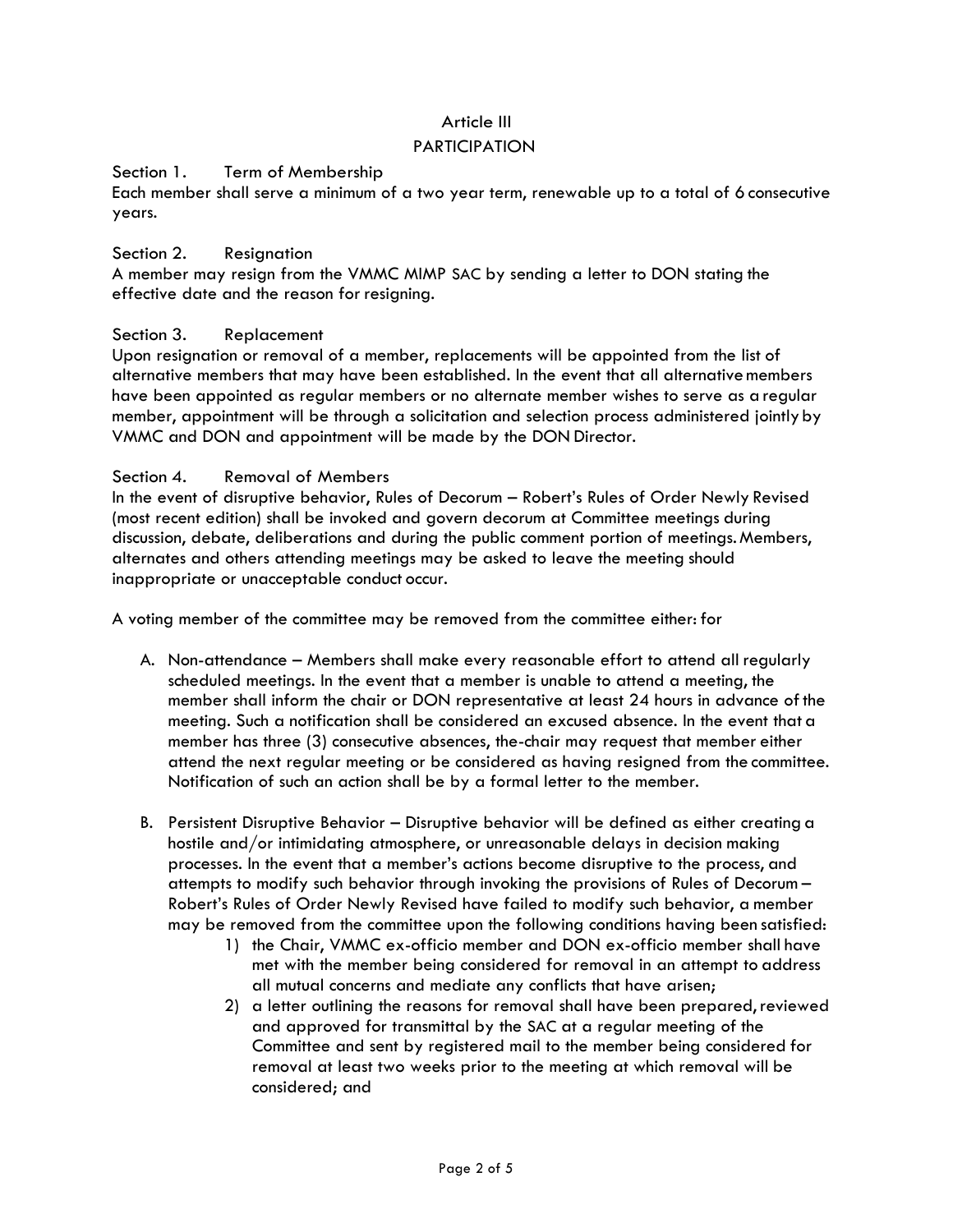- 3) removal shall have been discussed during a regular meeting of the Committee during which the member being considered for removal shall have had an opportunity to respond to the reasons stated for removal.
- 4) Removal from the Committee shall be considered accomplished only upon concurrence by the DON Director.

Section 5. Compensation

All members of the VMMC MIMP SAC shall serve without compensation.

## Section 6 Member Voting

Each regular member shall have one vote on all Committee matters.

### Article IV

### LEADERSHIP

Section 1. General

The officers of the VMMC MIMP SAC shall be chair and vice-chair selected from the Committee members.

### Section 2. Appointment and Term ofOffice

The officers shall be elected by the VMMC MIMP SAC Membership. The term of office shall be two years. Officers may be removed and replaced using the procedure outlined in Article III section 4 above.

### Section 3. Duties and Authority

The officers shall be responsible for setting meeting agendas in consultation with VMMC and DON. The chair shall conduct each meeting and arrange for approval of all correspondence prepared on behalf of the SAC. The vice-chair shall assume responsibility in the absence of the chair.

### Article V

### DECISION MAKING

Section 1. Consensus

The VMMC MIMP SAC shall endeavor to reach consensus of a simple majority on all recommended actions. A vote shall be taken by voice or the show of hands and the record of the meeting shall show the number of votes cast for and against the recommendation. The provisions of Article III shall govern votes. All actions of the Committee shall be consistent with the purposes stated in Article I and the intent of the City of Seattle Major Institutions Code.

Section 2. Application or Roberts Rules or Order

Robert's Rule of Order may be invoked at any time by the request of any member and shall then apply to the conduct of the meeting and shall govern voting until either the end of the specific meeting or until the original member making such a request shall agree that such invocation is no longer necessary. In the event that Roberts Rules are invoked, the DON ex-officio member shall act as parliamentarian.

## Section 3. Unresolved Conflicts

In the event of unresolvable conflicts among Committee members regarding issues covered in the proposed Master Plan, both a majority and minority report shall be prepared and submitted to the Director of the Department of Construction and Inspections.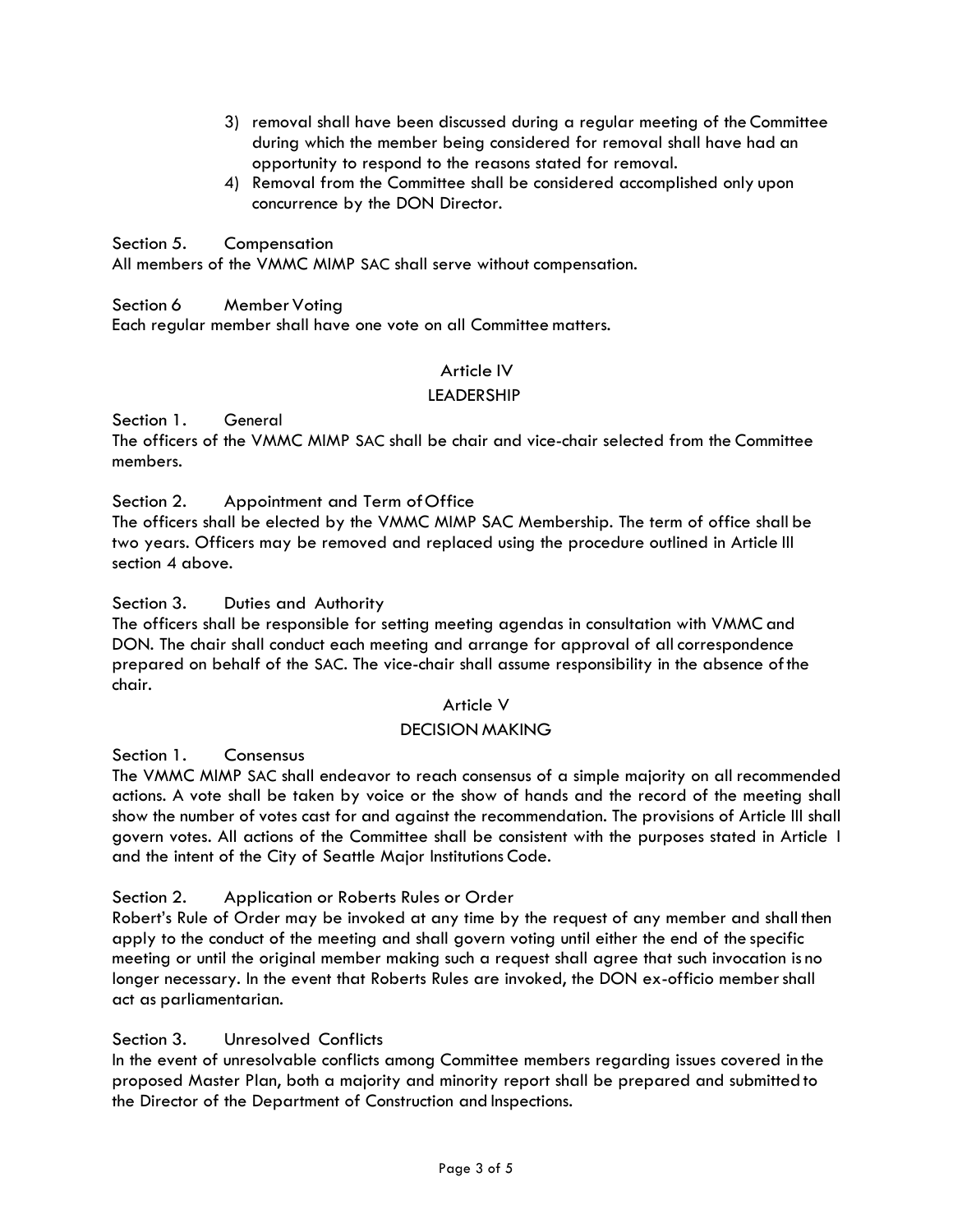### Section 4. Quorum

A quorum shall be defined as 51% of all voting members (permanently vacant positions towhich an alternate or new member has not been appointed shall not be counted as voting members). Actions taken by the Committee require a quorum present in person at the time of the vote anda majority vote of those present and eligible to vote.

### Article VI

### **MEETINGS**

Section 1. Frequency

The VMMC MIMP SAC shall meet as needed but no less than once per year. Meetings will be established based on the agenda developed by the officers, VMMC and DON.

#### Section 2. Notice to Members

A written notice of each meeting shall be sent to each SAC member one week prior to the established meeting date. The notice shall include the meeting time and location, agenda,minutes from the previous meeting, and any new materials that may require action at themeeting.

Section 3. Notice to Public

Except for the first meeting of the Committee which shall be considered an orientation meeting and will be advertised only to members and key staff. Notices of each meeting will be sent to interested parties, which shall include any person who has attended one of more Committee meeting; and presidents of local community groups (list established by the City of Seattle,VMMC and Committee leaders).

All meetings of the Committee shall be open meetings in accordance with the Open Public Meetings Act of 1971.

Section 4. Public Comment

Each regular Committee meeting shall include on the agenda an opportunity for publicinput.

Section 5. Location

VMMC shall arrange a suitable location for the VMMC MIMP SACmeetings.

## Article VII

#### REPORTING

Section 1. Meeting Notices and Agendas VMMC and DON shall be responsible for working with the officers to prepare and send the meeting notices and agenda.

### Section 2. Meeting Minutes

The DON shall be responsible for taking notes at each SAC meeting, preparing minutes for each meeting and e-mailing it to all members, alternates and ex-officio members within 30 days of the meeting. The minutes shall be subject to review, amendment and approval at the subsequent SAC meeting. The summary shall include a list of SAC members, alternates, ex-officio members, and guests present at the meeting. Minutes of all meetings are available online for publicreview.